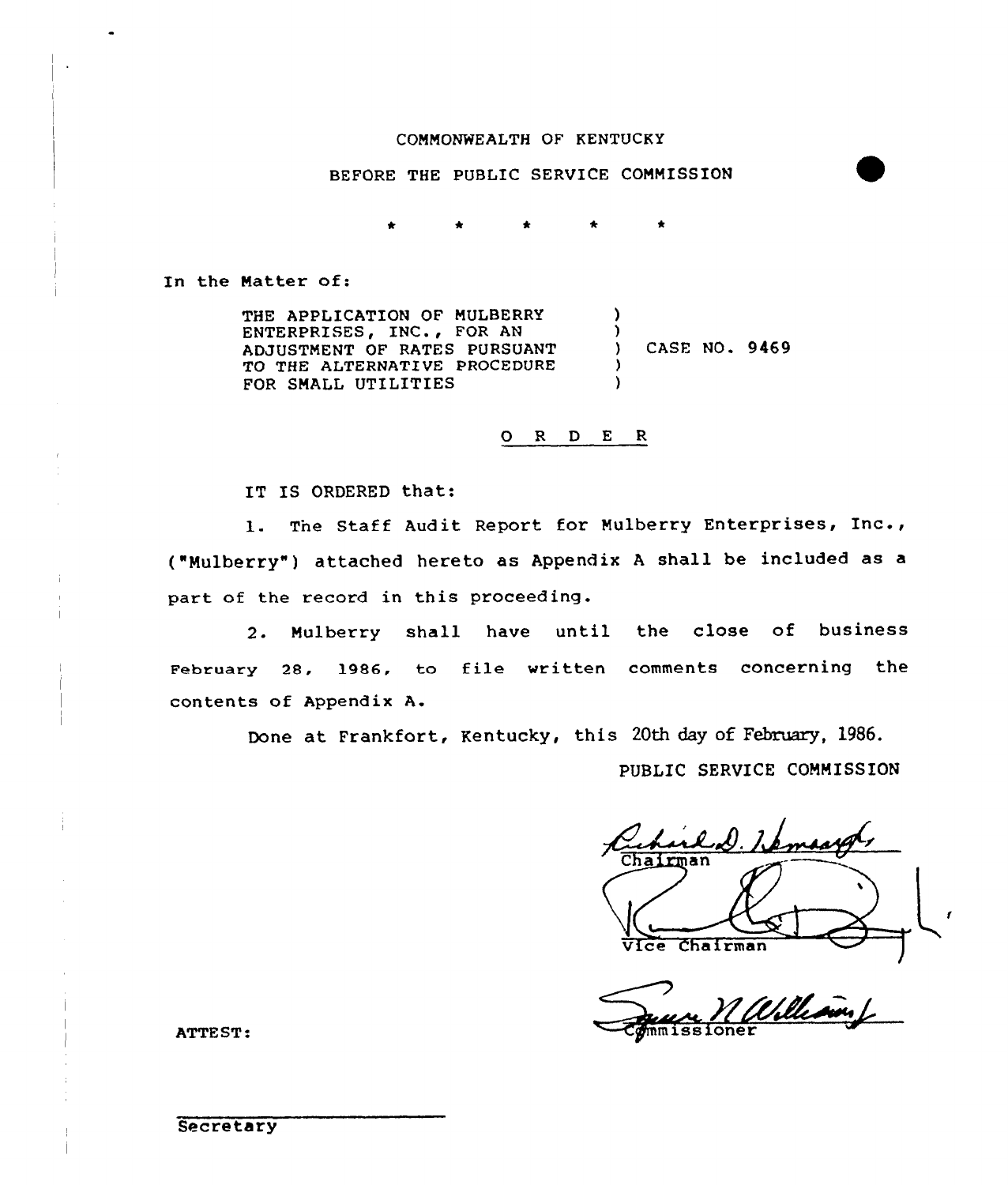## APPENDIX A

# REPORT ON LIMITED AUDIT

## оf

## MULBERRy ENTERPRISES, INC

### PREFACE

On November 25, 1985, Mulberry Enterprises, Inc., ("Mulberry") filed, pursuant to 807 KAR 5:076 (Alternative Rate Filing), an application seeking an increase in rates. The proposed rates would generate 812,909 annually in additional revenues.

As part of its endeavor to shorten and simplify the regulatory process, the Commission staff chose to perform a limited financial audit in order to verify test-period expenditures and substantiate the propriety of the test-year financial statements. As a result of this audit, the need for written data requests and the overall expense to the utility in this case should be substantially reduced. The audit was conducted by Mr. Carl Combs of the Division of Rates and Tariffs on January 21 and 22, 1986, at the office of Robert C. Bass, Certified Public Accountant, in Frankfort, Kentucky.

#### SCOPE

The examination consisted of an analysis and review of major cash disbursements and related financial records for calendar year 1984, which is the test year in this case. The audit was limited to a review for proper accounting treatment of expenses charged to the following accounts: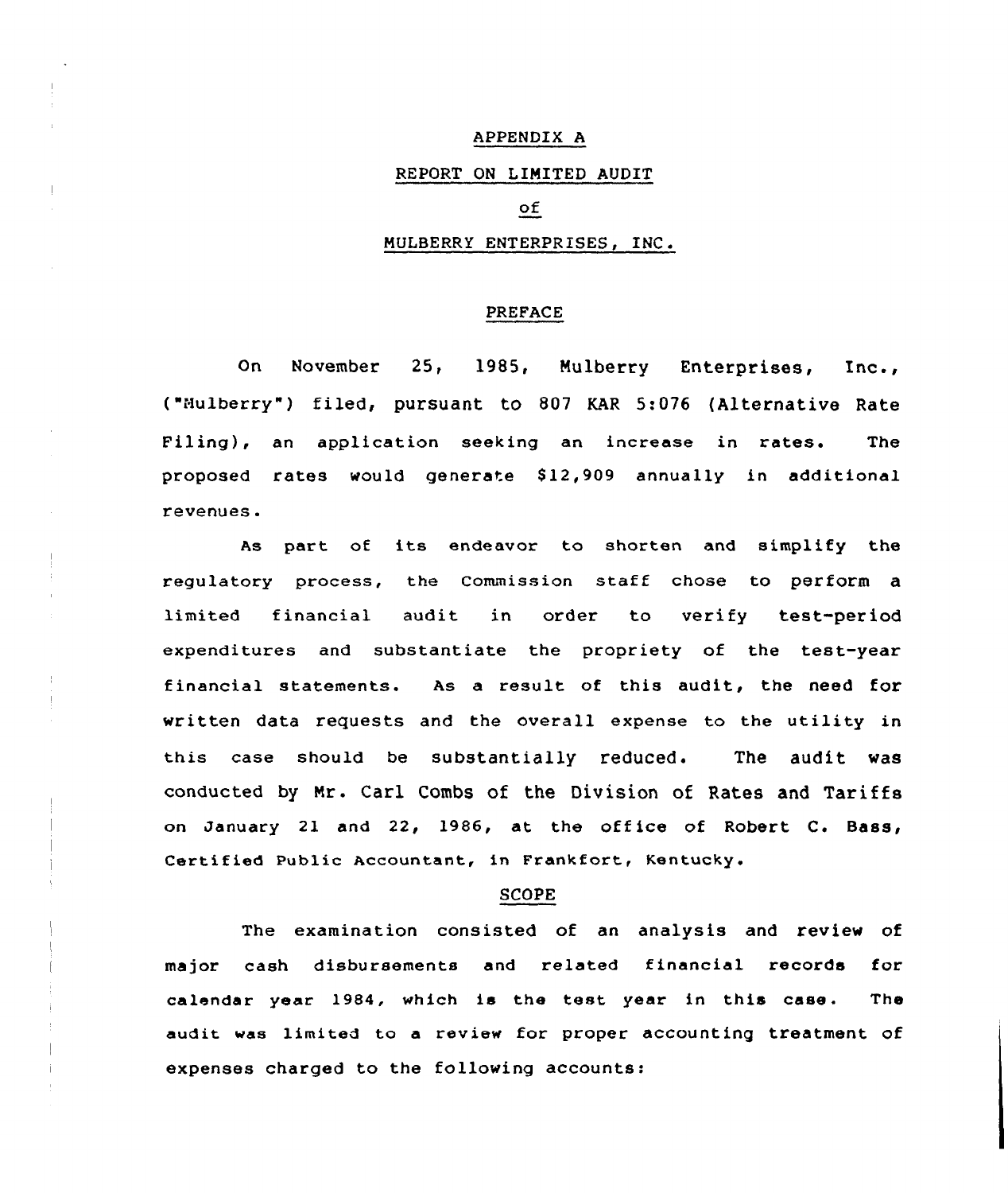| Account<br><b>Number(s)</b> | Account                             |  |  |  |  |
|-----------------------------|-------------------------------------|--|--|--|--|
| 701                         | Labor and Expenses                  |  |  |  |  |
| 702                         | Rents                               |  |  |  |  |
| 703                         | Fuel and Power                      |  |  |  |  |
| 704                         | Chemicals                           |  |  |  |  |
| 705                         | Miscellaneous Supplies and Expenses |  |  |  |  |
| 714                         | Maintenance of Plant                |  |  |  |  |
| $903 - A$                   | Agency Collection Fee               |  |  |  |  |
| 921                         | Office Supplies and Other Expenses  |  |  |  |  |
| 923                         | Outside Services                    |  |  |  |  |
| 924                         | Insurance Expense                   |  |  |  |  |
| 403                         | Depreciation Expense                |  |  |  |  |
| 408                         | Taxes Other than Income Taxes       |  |  |  |  |
| 427                         | Interest on Long-Term Debt          |  |  |  |  |
|                             |                                     |  |  |  |  |

Reconciliation tests were performed on the aforementioned accounts and supporting documentation was also examined to determine whether costs reflected in the above accounts were appropriately expensed undex the requirements of the Uniform System of Accounts for Class C and D Sewer Utilities.

## FINDINGS

<sup>A</sup> xeview of Mulberry's accounting system revealed no major problems. Test-year charges to the l3 accounts listed in the previous section of this report wexe reconciled to the detailed trial balance except in two instances. Also, it was detexmined that two outlays of a capital nature, which should have been capitalized, were expensed.

In support of test-year wages for Mr. Paul Mulberry, Mr. Mulberry provided a calendar on which he recorded the number of hours worked at the sewage treatment plants. Entries showed only the number of. hours worked on a given day with no details as to what was done. No further documentation was made available regarding actual work performed by Mr. Mulberry.

 $-2-$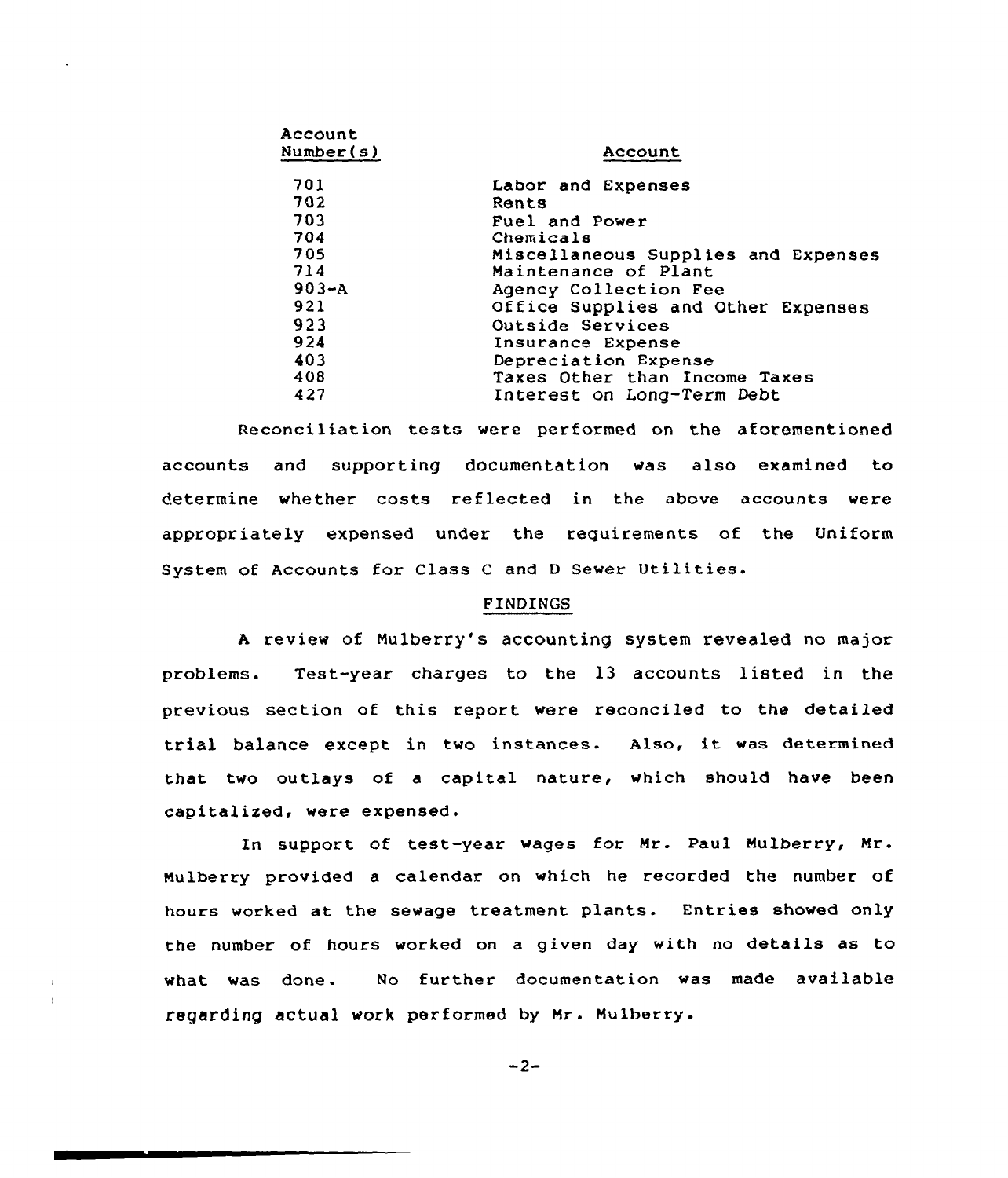An examination of test-year cancelled checks revealed that, during 1984, 26 checks for contract labor were paid to Mr. Mulberry for a total of \$11,140. One check for \$20 for contract labor was paid to another man. Mulberry's 1984 annual report shows that  $$6.290$  for service contract fees was accrued. The three amounts listed above account for the grand total of  $$17,450$ charged to Account No. 701-C--Other-Labor, Materials and Expenses for the test year.

An examination of 1984 records of Mulberry revealed that the following adjustments are necessary:

1. The main objective of the audit was to assure the propriety of each outlay charged to test-year expenses. An examination of test-year outlays charged to expense accounts revealed that two of the test-year expenditures would benefit more than one accounting period and were of a material amount. An expenditure benefiting more than one accounting period and of a material amount should be charged to appropriate Utility Plant in Service accounts and depreciated over a period approximating the number of accounting periods which the expenditure will benefit. The two outlays improperly expensed were as follows:

A. Check No. 363 dated June 6, 1984, for \$177.45 payable to Purestream, Inc., charged to Account No. 714-- Maintenance of Treatment and Disposal Plant. The supporting invoice, dated May 15, 1984, shows that this amount relates to purchase of a motor and feed tubes, equipment which should have been included in plant Account No. 373--Treatment and Disposal Equipment. In this instance, an annual depreciation rate of 20

 $-3-$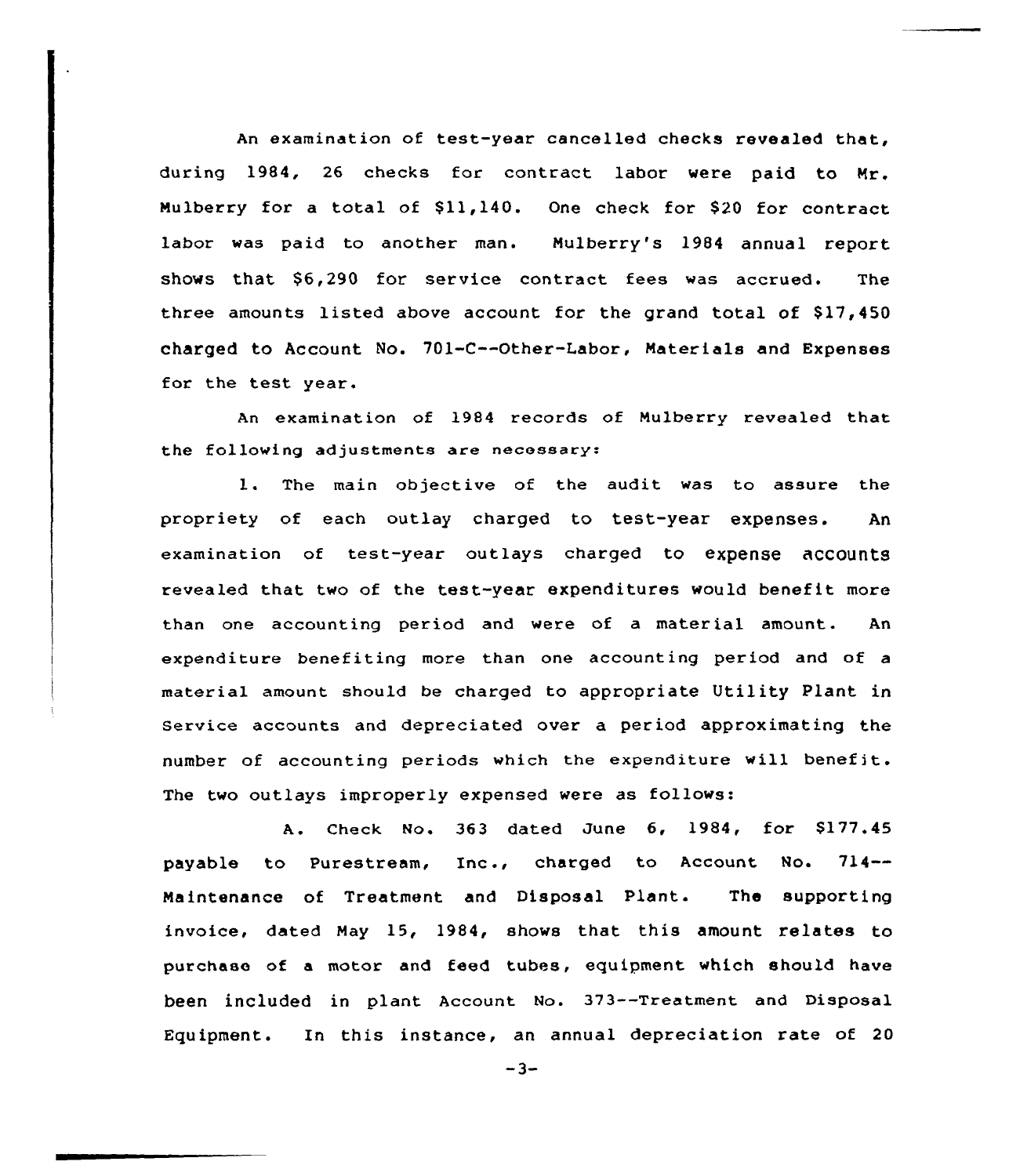percent applicable to <sup>7</sup> months is appropriate. Therefore, Account No. 714 has been reduced by \$177.45, Account No. 373 increased by \$ 177.45 and Account No. 403--Depreciation Expense increased by \$ 20,70

B. Check No. 405 dated October 17, 1984, for \$282.62 payable to Lexington Industrial Service Co., Inc., charged to Account No. 714--Maintenance of Treatment and Disposal Plant. The supporting invoice, dated October 17, 1984, shows that this amount pertains to purchase of a motor and bracket, equipment which should have been included in plant Account No. 373--Treatment and Disposal Equipment. In this instance, an annual depreciation rate of 20 percent applicable to <sup>2</sup> months is appropriate. Therefore, Account No. 714 has been reduced by \$282.62, Account No. 373 increased by \$282.62 and Account No. 403--Depreciation Expense increased by  $$9.42.$ 

The combined effect of the foregoing analysis on the operating statement is to decrease Account No. 714 by \$460.07 and increase Depreciation Expense by \$30.12.

2. As mentioned previously, charges to two expense accounts did not reconcile to the detailed trial balance. Account No. 714--Maintenance of Treatment and Disposal Plant was understated by \$287.59 which Account No. 403--Depreciation Expense was overstated by a like amount. An adjustment has been made to correct this error.

 $-4-$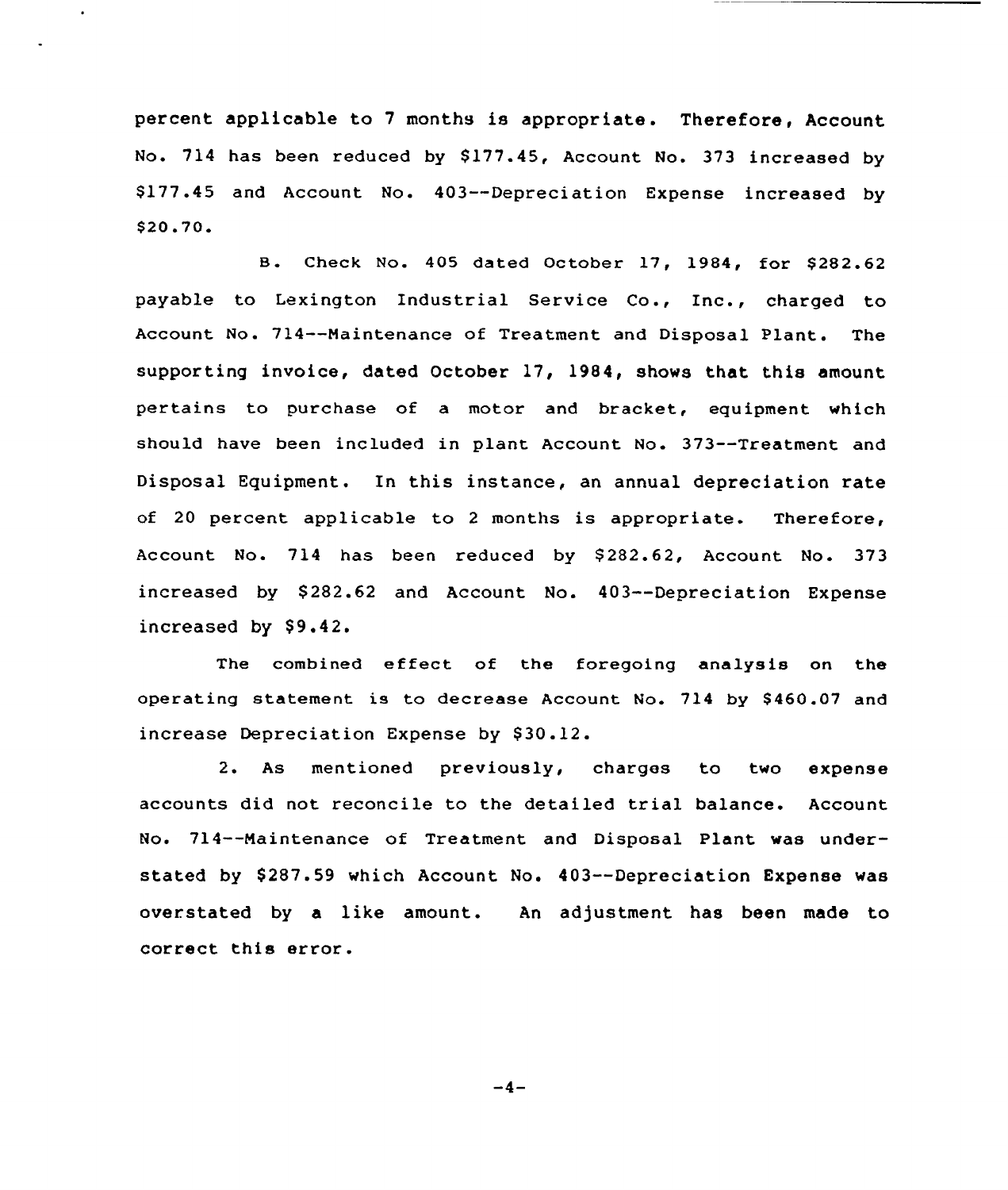The total effect of these adjustments on Mulberry's 1984 operating statement is as follows:

 $\mathbf{L}$ 

 $\mathcal{L}^{\pm}$ 

 $\ddot{\phantom{a}}$ 

|                                                             |                                                                                                                                                                                                                                                                                                                       |                     | Test Year                                                                                                   |                                                                                                                              |                                                                                                                   |
|-------------------------------------------------------------|-----------------------------------------------------------------------------------------------------------------------------------------------------------------------------------------------------------------------------------------------------------------------------------------------------------------------|---------------------|-------------------------------------------------------------------------------------------------------------|------------------------------------------------------------------------------------------------------------------------------|-------------------------------------------------------------------------------------------------------------------|
| Acct.<br>No.                                                |                                                                                                                                                                                                                                                                                                                       |                     | per                                                                                                         | Staff Audit<br>Annual Report Adjustments Adjusted                                                                            | Staff                                                                                                             |
|                                                             | Operating Revenues                                                                                                                                                                                                                                                                                                    | S.                  | 31,991                                                                                                      | $S - 0 -$                                                                                                                    | \$31,991                                                                                                          |
|                                                             | Operating Expenses:                                                                                                                                                                                                                                                                                                   |                     |                                                                                                             |                                                                                                                              |                                                                                                                   |
| 702<br>703<br>704<br>705<br>714<br>921<br>923<br>924<br>403 | 701-C Sludge Hauling<br>701-C Water Cost<br>701-C Other-Labor, Materials<br>Rents<br>Fuel and Power<br>Chemicals<br>Misc. Supplies & Expenses<br>Maint. of Treatment Plant<br>903-A Agency Collection Fee<br>Office Supplies<br>Outside Services<br>Insurance Expense<br>Depreciation Expense<br>Amortization Expense | $\mathsf{s}$        | 50<br>1,533<br>17,450<br>1,200<br>4,856<br>175<br>987<br>747<br>4,799<br>440<br>1,357<br>266<br>2,336<br>46 | $S - 0 -$<br>$-0-$<br>$-0-$<br>$-0-$<br>$-0-$<br>$-0-$<br>$-0-$<br><173<br>$-0-$<br>$-0-$<br>$-0-$<br>$-0-$<br><257<br>$-0-$ | \$<br>50<br>1,533<br>17,450<br>1,200<br>4,856<br>175<br>987<br>574<br>4,799<br>440<br>1,357<br>266<br>2,079<br>46 |
| 408                                                         | Taxes Other than<br>Income Tax                                                                                                                                                                                                                                                                                        |                     | 395                                                                                                         | $-0-$                                                                                                                        | 395                                                                                                               |
|                                                             | Total Operating Expenses                                                                                                                                                                                                                                                                                              | \$.                 | 36,637                                                                                                      | \$<430>                                                                                                                      | \$36,207                                                                                                          |
|                                                             | Net Operating Income                                                                                                                                                                                                                                                                                                  | $s$ $\leftarrow$    | 4,646                                                                                                       | $S - 0 -$                                                                                                                    | \$< 4, 216>                                                                                                       |
|                                                             | Other Income/(Deductions):                                                                                                                                                                                                                                                                                            |                     |                                                                                                             |                                                                                                                              |                                                                                                                   |
|                                                             | Interest and Dividend<br>Income<br>Interest on Long-Term Debt                                                                                                                                                                                                                                                         | \$<br>$\sim$ $\sim$ | 54<br>1,924                                                                                                 | $S - 0 -$<br>$-0-$                                                                                                           | 54<br>\$<br>< 1,924>                                                                                              |
|                                                             | Total Other Income/<br>(Deductions)                                                                                                                                                                                                                                                                                   | $\zeta$             | 1,870                                                                                                       | $$ -0-$                                                                                                                      | \$<1,870>                                                                                                         |
|                                                             | Net Income                                                                                                                                                                                                                                                                                                            | \$<                 | 6,516                                                                                                       |                                                                                                                              | \$< 6,086>                                                                                                        |